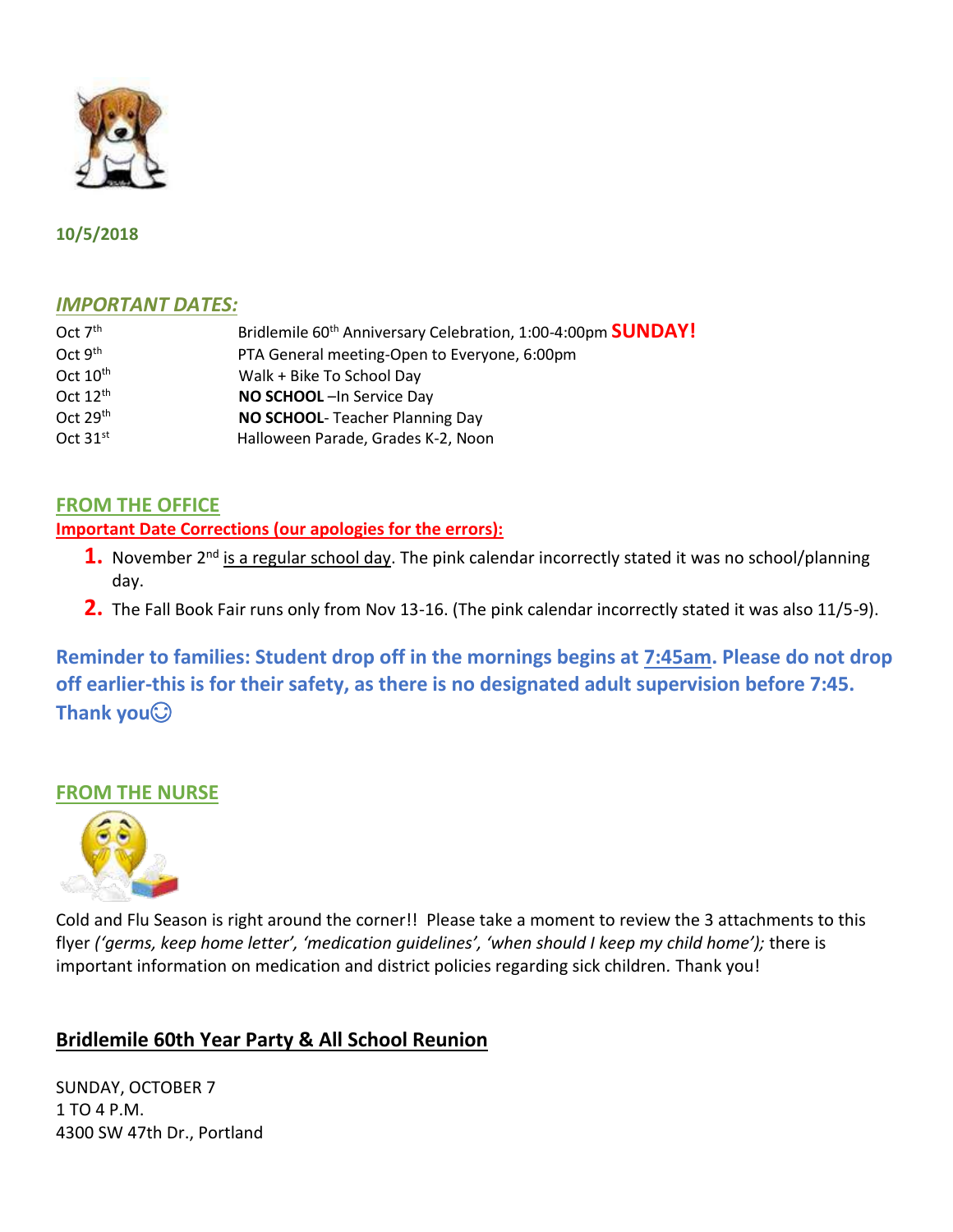We still need some volunteers to make this a great event! Sign up here:<http://signup.com/go/cDrmdkY>

Celebrate 60 years of Bridlemile Elementary with families, staff and students of all ages. Enjoy sweet treats, bring photos and stories to share, meet friends old and new, and revisit the halls (still no running)! Everyone is welcome!

- · Presentation at 1:30 p.m., group photo at 2 p.m.
- · Please share with any Bridlemile alums you know!

Purchase a commemorative Bridlemile paver and support an accessible learning garden! <https://bridlemile-60th-anniversary-pavers-w-personalization.cheddarup.com/>

· Please send historic photos to [Bridlemile60@gmail.com.](mailto:Bridlemile60@gmail.com)

## **PTA NEWS**

Please visit [www.Bridlemileschool.com](http://www.bridlemileschool.com/) for all the latest information for PTA/Foundation.

### **MARSHALL CLOTHES CLOSET: 5 VOLUNTEERS NEEDED**

The PTA Clothing Center serves over 1700 PPS Students each year, providing free clothes and shoes to PPS families in need. Bridlemile is assigned to provide 5 volunteers to help at the Clothing Center twice a year. Our first spot is **THURSDAY, NOVEMBER 29TH from 9:30am - 1:30pm at MARSHALL (FRANKLIN HS) Campus /** [3905 SE 91st, Room](https://maps.google.com/?q=3905+SE+91st,+Room+B&entry=gmail&source=g) C-60, Portland, OR 97226. PLEASE SIGN UP AT THE LINK BELOW:

### **MARSHALL CLOTHES CLOSET SIGN-UP** <http://signup.com/login/entry/637020303853926053>

Thank you from the Bridlemile Clothing Closet team.

### **PTA General Meeting- Oct 9 -Open to Everyone**

**Basic Earthquake Emergency Communications Node (a.k.a. BEECN) Training October 9 – 7:00 p.m. Bridlemile Cafeteria** This 90-minute training will introduce participants to the BEECN system. Learn where BEECNs are located, how they are set up, how to connect with other volunteers, and deploy BEECNs in the case of a large earthquake that takes down phone lines. We'll review supplies in BEECN caches, learn how volunteers and the City's Emergency Coordination Center play a role during disasters and we'll check out the Portland Bureau of Emergency Management's website. Participants will also learn how to sign up to become a BEECN volunteer. We recently housed a BEECN cache here in Bridlemile, so we need trained volunteers. **This training is open to all families, teachers and community members.** If you have any questions, please reach out to Kristin at [kcornuelle@orrick.com.](mailto:kcornuelle@orrick.com)

### **Garden Committee**

This year's first Bridlemile Garden Work Party is scheduled for Saturday, November  $3^{rd}$  from 9:00 a.m.  $-1:00$ p.m. Come help make the garden plan our community has envisioned come to fruition. Bring your gloves and tools, and help us plant natives in the swale and prepare some new beds for growing food. Our work on the garden helps create practical and educational experiences for all students at Bridlemile! All neighbors, family and friends of all ages and skill sets are welcome! Hope to see you there!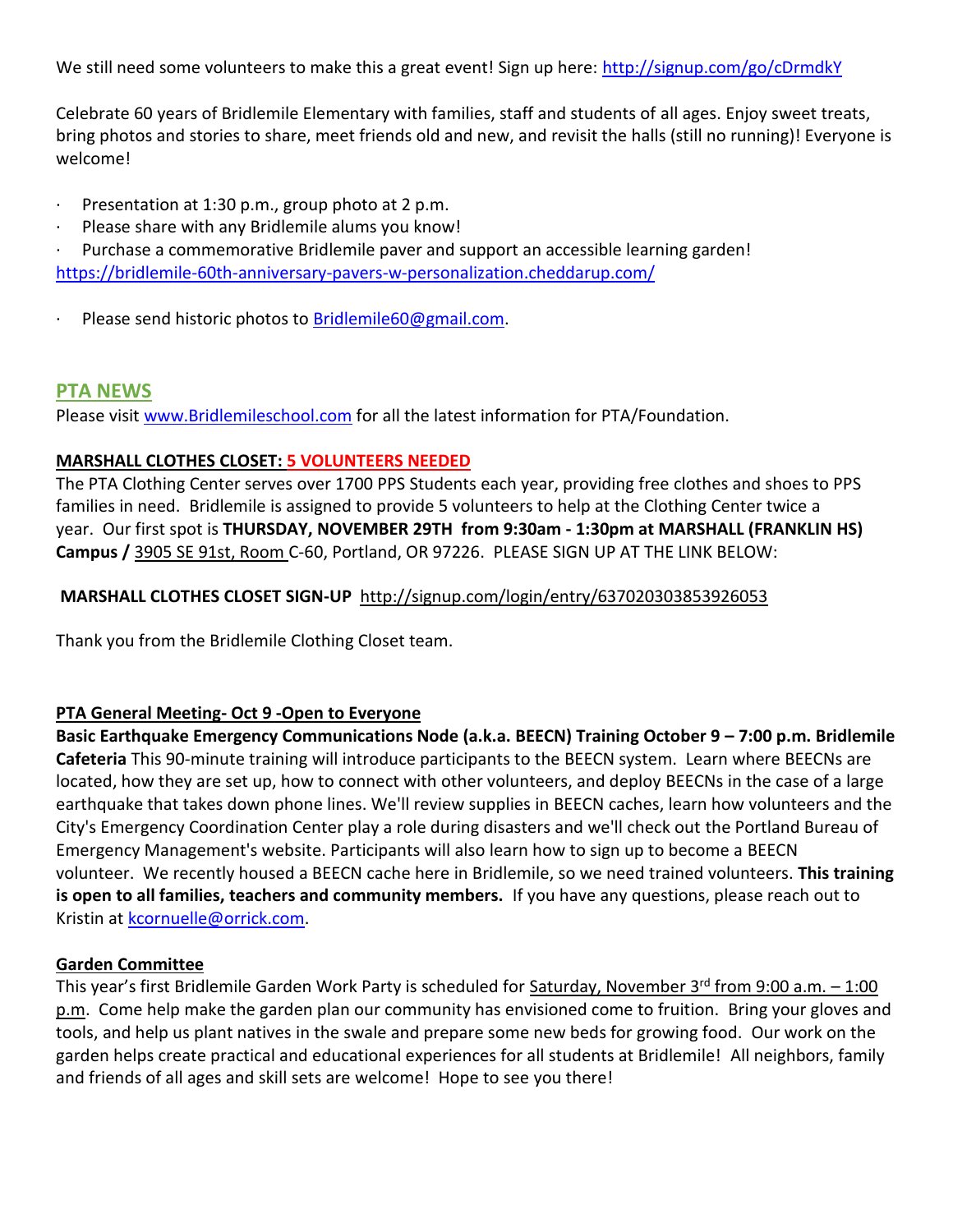## **Walk + Bike to School Day: This Wednesday - October 10th**

Join thousands of students around the country and the world by walking, biking or rolling to school on October 10th. Portland's Street Trust is our number one advocate for safe routes to school and promotes walk and bike to school events in the city. Street Trust challenges you and your student to make time to walk or roll to school and to discuss pedestrian safety and the benefits of getting outside. Stickers, pencils and ribbons will be available inside the front doors of school for all who participate. Happy walking and rolling,

Your PTA Health and Wellness Committee

#### **School Halloween Dance**



#### **Crayola ColorCycle**

We are excited to tell you about a new program called Crayola ColorCycle – an amazing new program devised to turn used markers into energy!

All around Bridlemile, students and teachers will be collecting used markers that are ready to be discarded. **That includes dry erase markers and highlighters**! The markers will be sent to a facility where they will be converted into clean fuel. This fuel can be used to power vehicles, heat homes, cook meals and more! Please help support our efforts by sending your kids in with any used markers you may have around the house – **even non-Crayola brands**. A Drop-off box is located in the entryway of the school for you and/or your child(ren) to deposit the markers.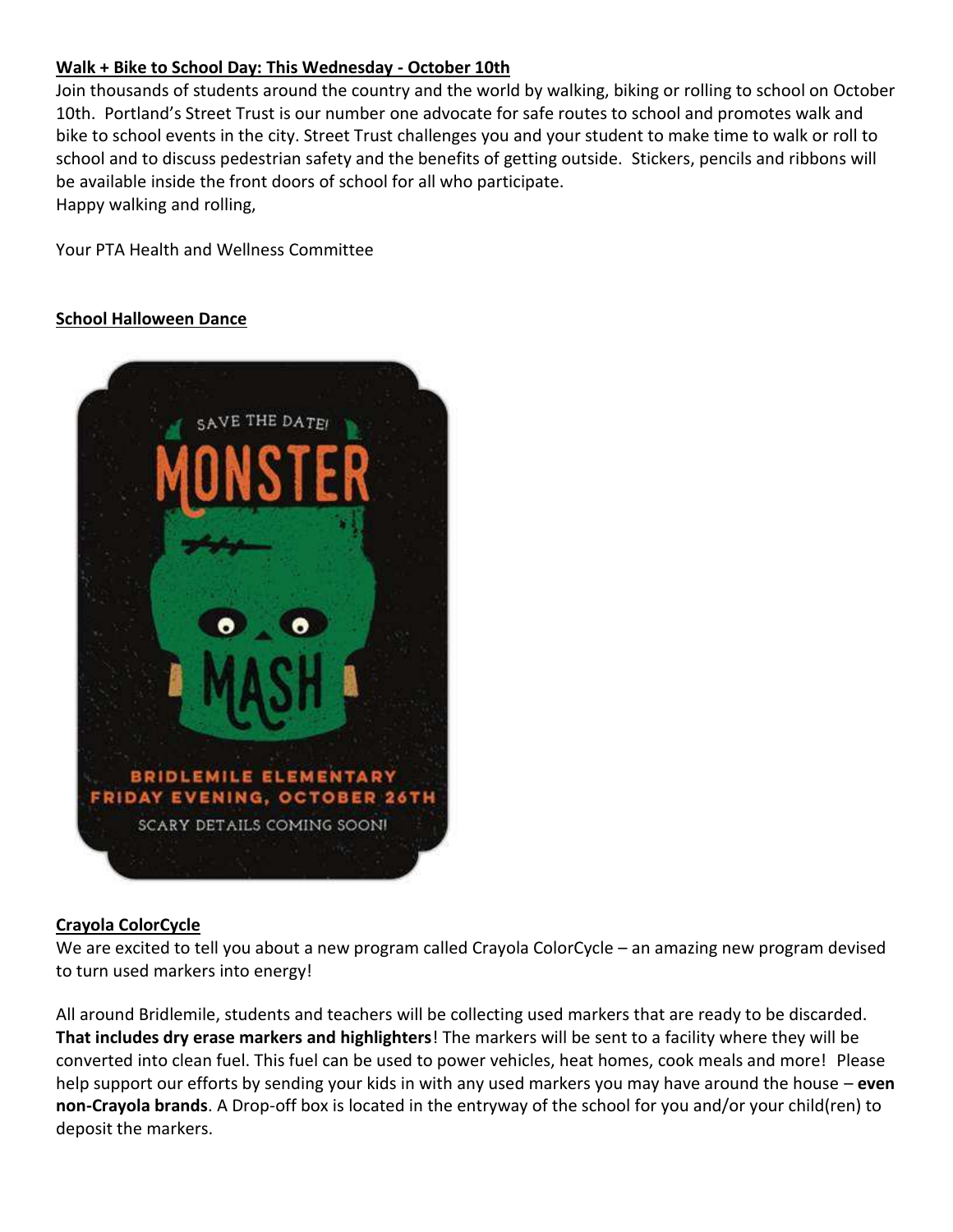Thank you in advance for participating! With the help of parents like you across the country, the Crayola ColorCycle program can keep tons of plastic out of landfills each year. Contact Olivia Bass at [livijeanne@gmail.com](mailto:livijeanne@gmail.com) with questions.

## **Data Collection for Bridlemile Directory - Please Read**

We are in the process of collecting data for our Bridlemile School directory. Please update your information using this link:

<https://www.myschoolanywhere.com/new-family.a5w?fam=BridlemileElementarySchool19040>

Use the Join Code: **Bridlemile**, then follow the prompts to update and save all of your information by October 4. If you have any questions, please write to Leslie Gillis at [directory@bridlemileschool.org](mailto:directory@bridlemileschool.org) Thank you!

## **FOUNDATION NEWS**

## **JOIN THE CIRCLE OF GIVING TODAY**

The Bridlemile Foundation has set a goal this year to increase our number of participating families in the Circle of Giving - we hope you'll join us. Last year, we had 43 donors commit to making a monthly donation to Bridlemile. **This year we have set a big goal of 75 families and we know with this engaged and caring community we can reach it!** There is a suggested monthly donation of \$40 but ANY amount is appreciated and will make an impact. Most importantly, this 100% tax deductible donation will help us meet our commitment of raising \$190,000 to fund the special programs we support like PE, technology, library and more. To join, simply visit [https://www.bridlemileschool.com/foundation-donation-page.](https://www.bridlemileschool.com/foundation-donation-page)

# **HAPPENINGS IN OUR SCHOOL CLUSTER (Gray/Wilson & West Sylvan/Lincoln)**

### Cheer with Lincoln

Practice with the cheer team Oct 9th-10th 4pm-5:15pm.

Then Cheer with the LHS Cheerleaders 1st quarter of the game October 11th at Lincoln High 7pm. Arrive at 6:30pm to practice then do a Mini Performance at 1st Qtr. Break. See attached flyer for more details.

Lincoln Drama Presents Children's Theater Day-Camp Monday, October 29th, 9am-4pm Grades 3-7 Cost: \$50

Lincoln HS Drama Department will be holding a fantasy-inspired day camp in which high school drama students will teach classes on four different aspects of theatre: stage combat, improvisation, musical theatre, and technical theatre. It will be a fun learning experience planned and taught by Lincoln High School Drama students.

Register online now through this link:<https://goo.gl/forms/rfkTzN8DCyquw8X52>

All information about payment, times, and more can be found in the document attached. Questions: [benhanf1@gmail.com](mailto:benhanf1@gmail.com)